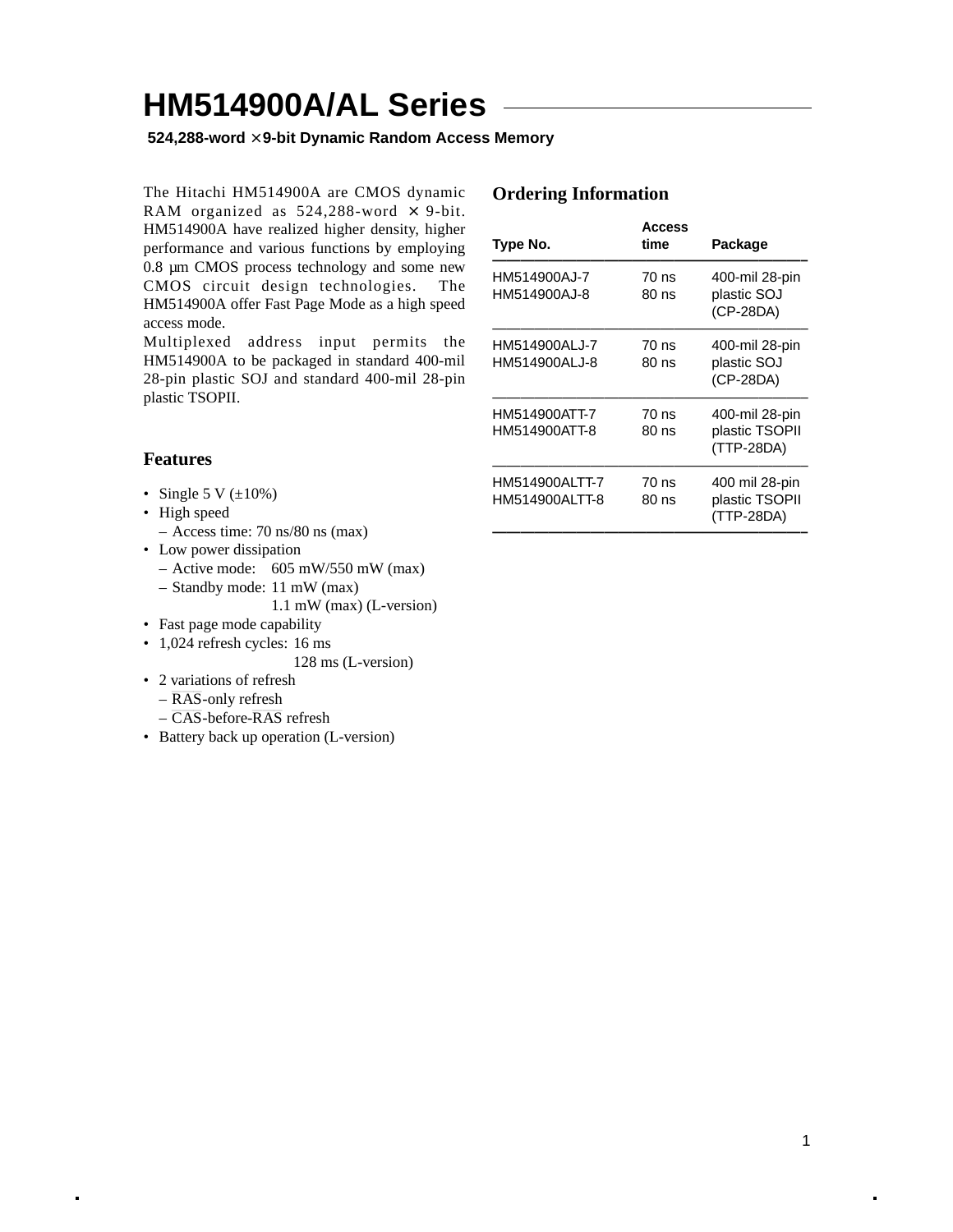### **Pin Arrangement**



### **Pin Description**

| Pin name         | <b>Function</b>                                                   |                                     |  |  |  |  |  |  |
|------------------|-------------------------------------------------------------------|-------------------------------------|--|--|--|--|--|--|
| $AO - A9$        | Address input<br>Row address<br>Column address<br>Refresh address | $AO - A9$<br>$AO - AB$<br>$AO - A9$ |  |  |  |  |  |  |
| $1/00 - 1/09$    | Data-in/data-out                                                  |                                     |  |  |  |  |  |  |
| $\overline{RAS}$ | Row address strobe                                                |                                     |  |  |  |  |  |  |
| $\overline{CAS}$ |                                                                   | Column address strobe               |  |  |  |  |  |  |
| WE               | Read/write enable                                                 |                                     |  |  |  |  |  |  |
| <b>OE</b>        | Output enable                                                     |                                     |  |  |  |  |  |  |
| $V_{\rm CC}$     | Power (+5 V)                                                      |                                     |  |  |  |  |  |  |
| V <sub>SS</sub>  | Ground                                                            |                                     |  |  |  |  |  |  |
|                  |                                                                   |                                     |  |  |  |  |  |  |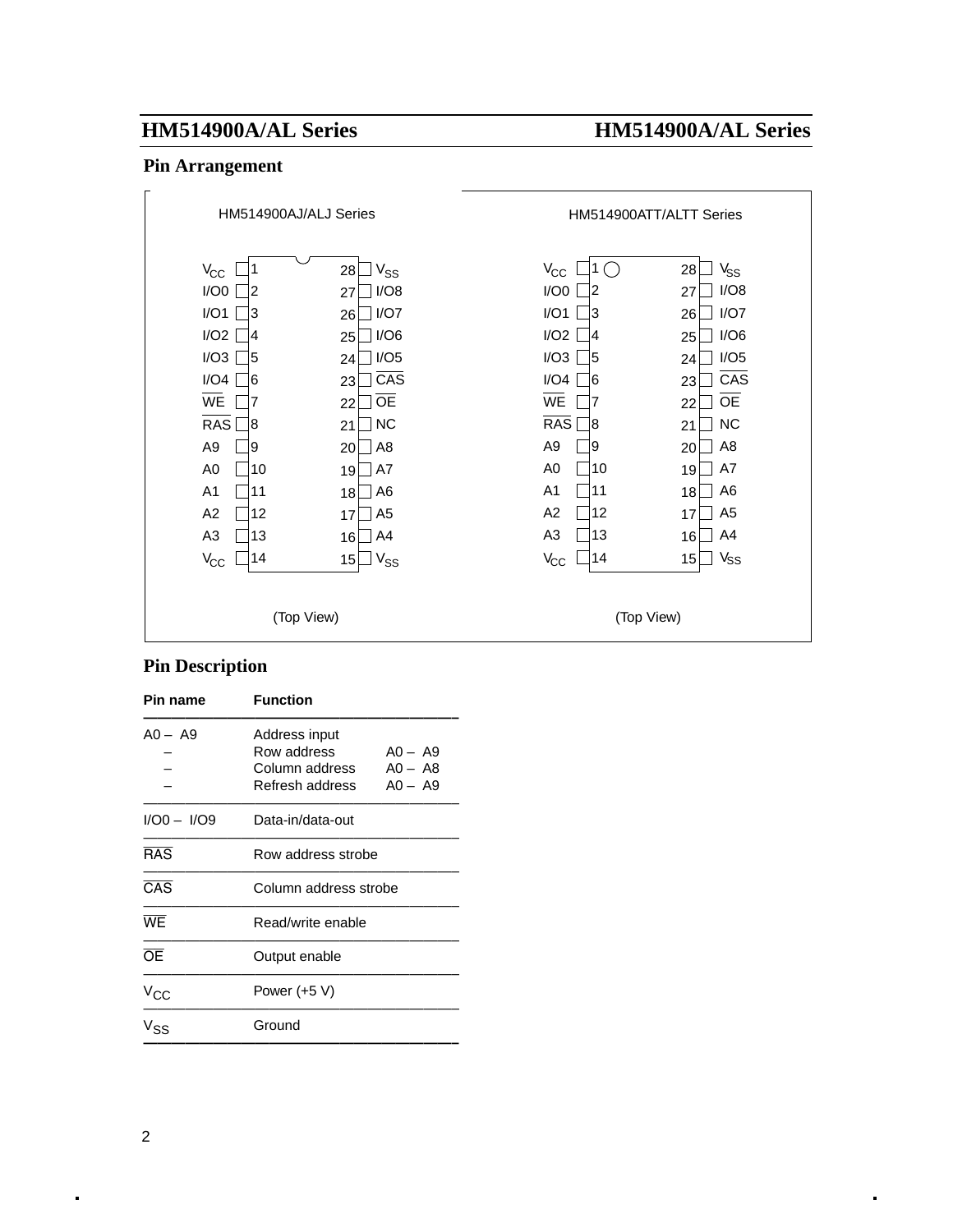### **Block Diagram**

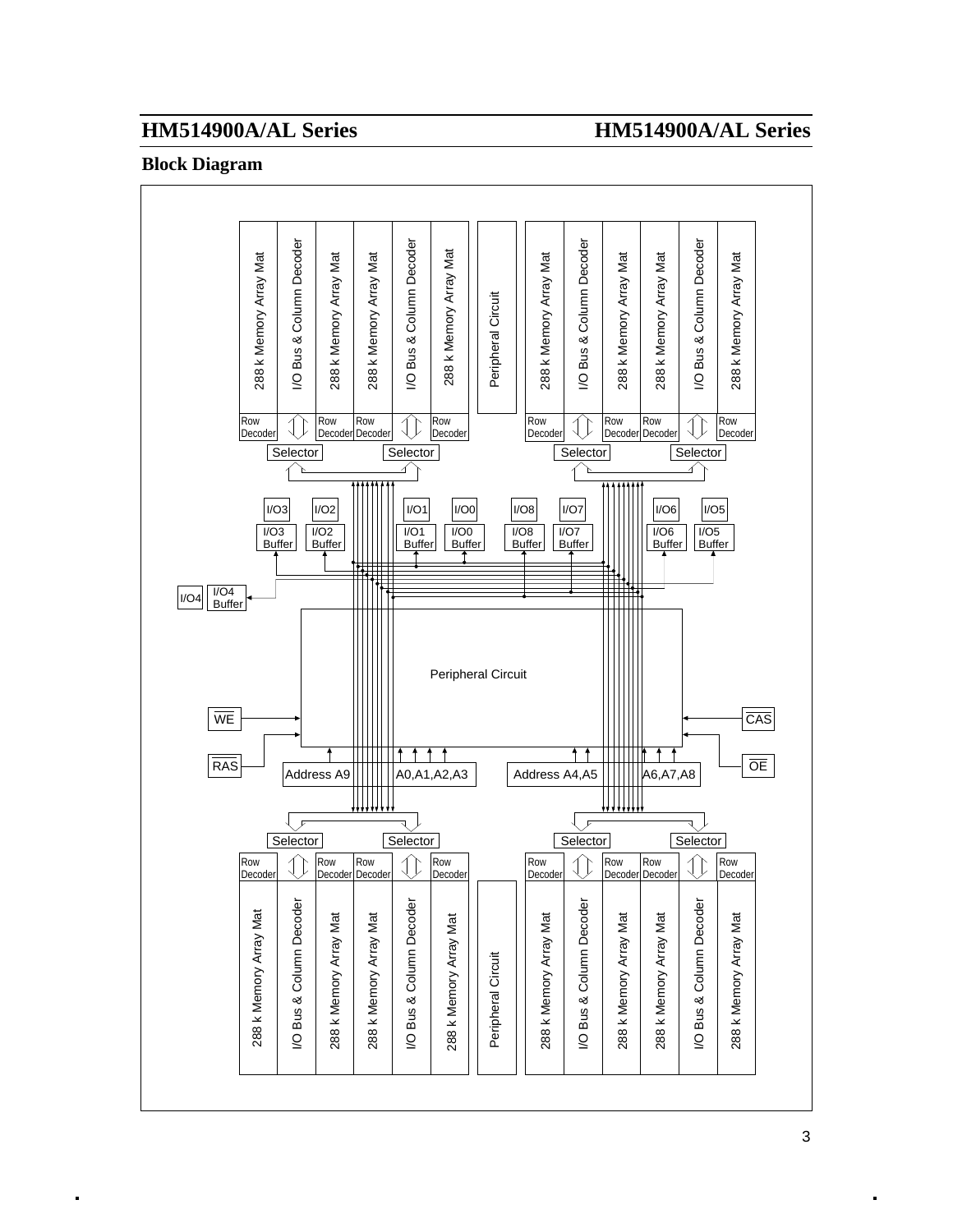### **Absolute Maximum Ratings**

| <b>Parameter</b>                               | Symbol       | Value            | Unit |
|------------------------------------------------|--------------|------------------|------|
| Voltage on any pin relative to V <sub>SS</sub> | Vт           | $-1.0$ to $+7.0$ | V    |
| Supply voltage relative to V <sub>SS</sub>     | $V_{\rm CC}$ | $-1.0$ to $+7.0$ | V    |
| Short circuit output current                   | lout         | 50               | mA   |
| Power dissipation                              | $P_T$        | 1.0              | W    |
| Operating temperature                          | Topr         | 0 to $+70$       | °C   |
| Storage temperature                            | Tstg         | $-55$ to $+125$  | °C   |
|                                                |              |                  |      |

# **Recommended DC Operating Conditions**  $(Ta = 0 \text{ to } +70^{\circ}C)^{*2}$

| <b>Parameter</b>                  |             | Symbol       | Min    | <b>Typ</b> | Max | Unit | <b>Note</b> |  |
|-----------------------------------|-------------|--------------|--------|------------|-----|------|-------------|--|
| Supply voltage                    |             | $V_{SS}$     | 0      | 0          | 0   | V    |             |  |
|                                   |             | $V_{\rm CC}$ | 4.5    | 5.0        | 5.5 | V    |             |  |
| Input high voltageV <sub>IH</sub> |             | 2.4          |        | 6.5        | V   |      |             |  |
| Input low                         | $(I/O$ pin) | $V_{IL}$     | $-1.0$ |            | 0.8 | V    |             |  |
| voltage                           | (Others)    | $V_{\sf IL}$ | $-2.0$ |            | 0.8 | V    |             |  |
|                                   |             |              |        |            |     |      |             |  |

Notes:  $1.$  All voltage referred to  $V_{SS}$ .

2. The supply voltage with all  $V_{\text{CC}}$  pins must be on the same level. The supply voltage with all  $V_{SS}$  pins must be on the same level.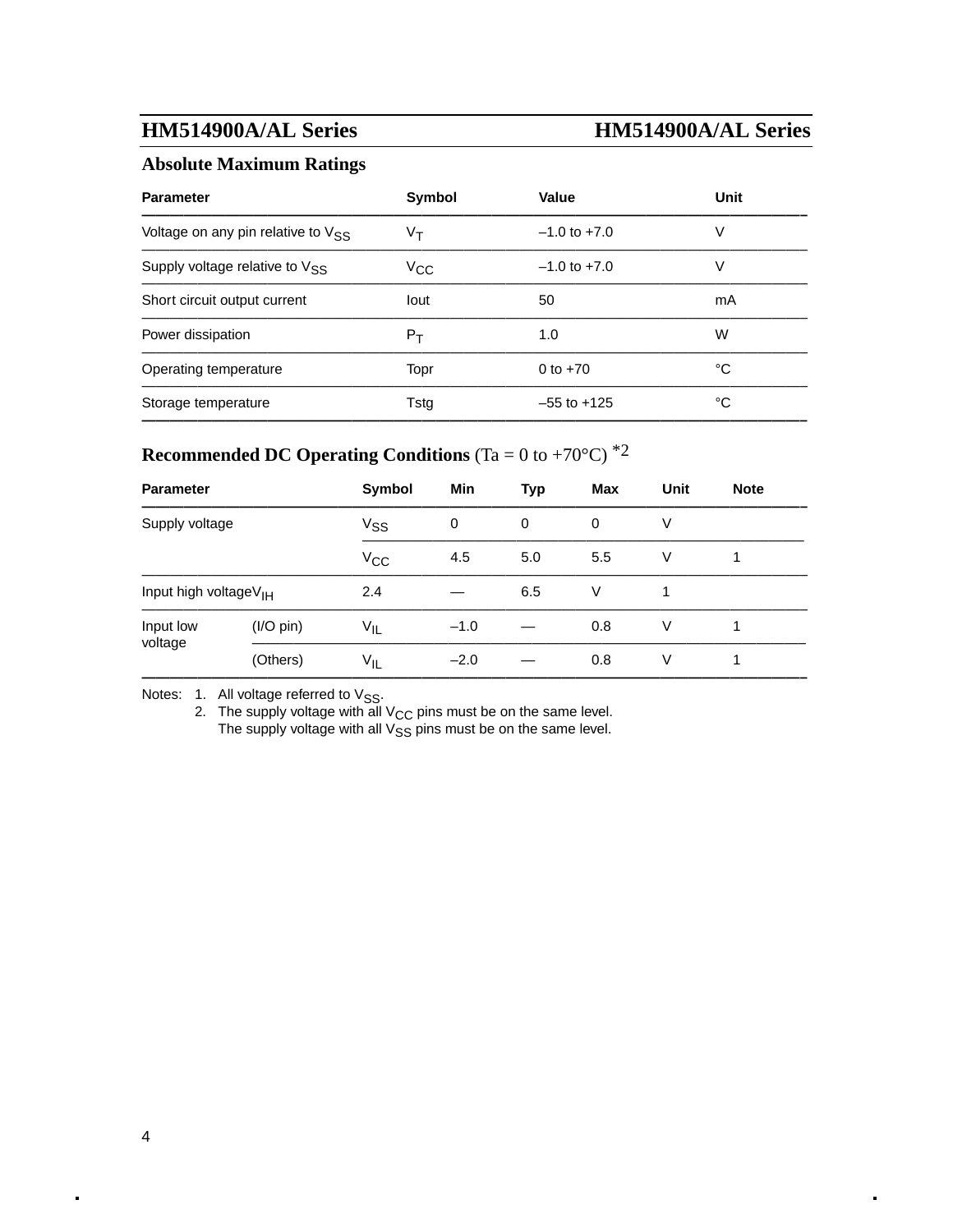# **DC Characteristics** (Ta = 0 to +70°C,  $V_{CC}$  = 5 V  $\pm$  10%,  $V_{SS}$  = 0 V)<sup>\*5</sup>

|                                                                                 |                  |       | <b>HM514900A/AL</b> |       |                |      |                                                                                                                                            |                         |
|---------------------------------------------------------------------------------|------------------|-------|---------------------|-------|----------------|------|--------------------------------------------------------------------------------------------------------------------------------------------|-------------------------|
|                                                                                 |                  | $-7$  |                     | -8    |                |      |                                                                                                                                            |                         |
| <b>Parameter</b>                                                                | Symbol           | Min   | <b>Max</b>          | Min   | <b>Max</b>     | Unit | <b>Test conditions</b>                                                                                                                     | <b>Notes</b>            |
| Operating current                                                               | ICC1             |       | 110                 |       | 100            | mA   | RAS, CAS cycling<br>$t_{RC}$ = min                                                                                                         | 1, 2                    |
| Standby current                                                                 | $I_{CC2}$        |       | $\overline{c}$      |       | $\overline{c}$ | mA   | TTL interface<br>$\overline{\text{RAS}}$ , $\overline{\text{CAS}}$ = $V_{\text{IH}}$<br>Dout = $High-Z$                                    |                         |
|                                                                                 |                  |       | $\mathbf{1}$        |       | $\mathbf{1}$   | mA   | <b>CMOS</b> interface<br>$\overline{\text{RAS}}$ , $\overline{\text{CAS}} \geq V_{\text{CC}} - 0.2 \text{ V}$<br>Dout = $High-Z$           |                         |
| Standby current<br>(L-version)                                                  |                  |       | 200                 |       | 200            | μA   | <b>CMOS</b> interface<br>$\overline{\text{RAS}}$ , $\overline{\text{CAS}} \geq V_{\text{CC}} - 0.2$ V<br>Dout = $High-Z$                   |                         |
| RAS-only refresh<br>current                                                     | $I_{CC3}$        |       | 110                 |       | 100            | mA   | $t_{RC}$ = min                                                                                                                             | $\overline{2}$          |
| Standby current                                                                 | $_{\text{ICC5}}$ |       | 5                   |       | 5              | mA   | $RAS = VIH$<br>$\overline{CAS} = V_{II}$<br>$Dout = enable$                                                                                | $\mathbf{1}$            |
| CAS-before-RAS<br>refresh current                                               | ICC6             |       | 110                 |       | 100            | mA   | $t_{RC}$ = min                                                                                                                             | $\overline{\mathbf{4}}$ |
| Fast page mode current I <sub>CC7</sub>                                         |                  |       | 110                 |       | 100            | mA   | $tpC = min$                                                                                                                                | 1, 3                    |
| Battery back up<br>current<br>(Standby with<br>CBR refresh)<br>(L-version only) | ICC10            |       | 300                 |       | 300            | μA   | Standby: CMOS interface<br>Dout = $High-Z$<br>CBR refresh: $t_{RC}$ = 125 µs<br>$t_{RAS} \le 1$ µs, CAS = V <sub>IL</sub><br>$WE = V_{IH}$ | 4                       |
| Input leakage current                                                           | ĪЦ               | $-10$ | 10                  | $-10$ | 10             | μA   | $0 \vee \leq \vee$ in $\leq 7 \vee$                                                                                                        |                         |
| Output leakage<br>current                                                       | <b>ILO</b>       | $-10$ | 10                  | $-10$ | 10             | μA   | $0 \vee \le$ Vout $\le 7 \vee$<br>Dout $=$ disable                                                                                         |                         |
| Output high voltage                                                             | $V_{OH}$         | 2.4   | $V_{CC}$            | 2.4   | $V_{CC}$       | V    | High lout $= -5$ mA                                                                                                                        |                         |
| Output low voltage                                                              | $V_{OL}$         | 0     | 0.4                 | 0     | 0.4            | V    | Low lout $= 4.2$ mA                                                                                                                        |                         |
|                                                                                 |                  |       |                     |       |                |      |                                                                                                                                            |                         |

Notes: 1.  $I_{CC}$  depends on output load condition when the device is selected  $I_{CC}$  max is specified at the output open condition.

2. Address can be changed once or less while  $\overline{RAS} = V_{IL}$ .

3. Address can be changed once or less while  $CAS = V_{\text{IH}}$ .

4.  $V_{\text{I}} \ge V_{\text{CC}} - 0.2$  V,  $V_{\text{I}} \le 0.2$  V; Address can be changed once or less while CAS =  $V_{\text{I}}$ 

5. The supply voltage with all  $V_{CC}$  pins must be on the same level. The supply voltage with all  $V_{\text{CS}}$  pins must be on the same level.<br>The supply voltage with all  $V_{\text{SS}}$  pins must be on the same level.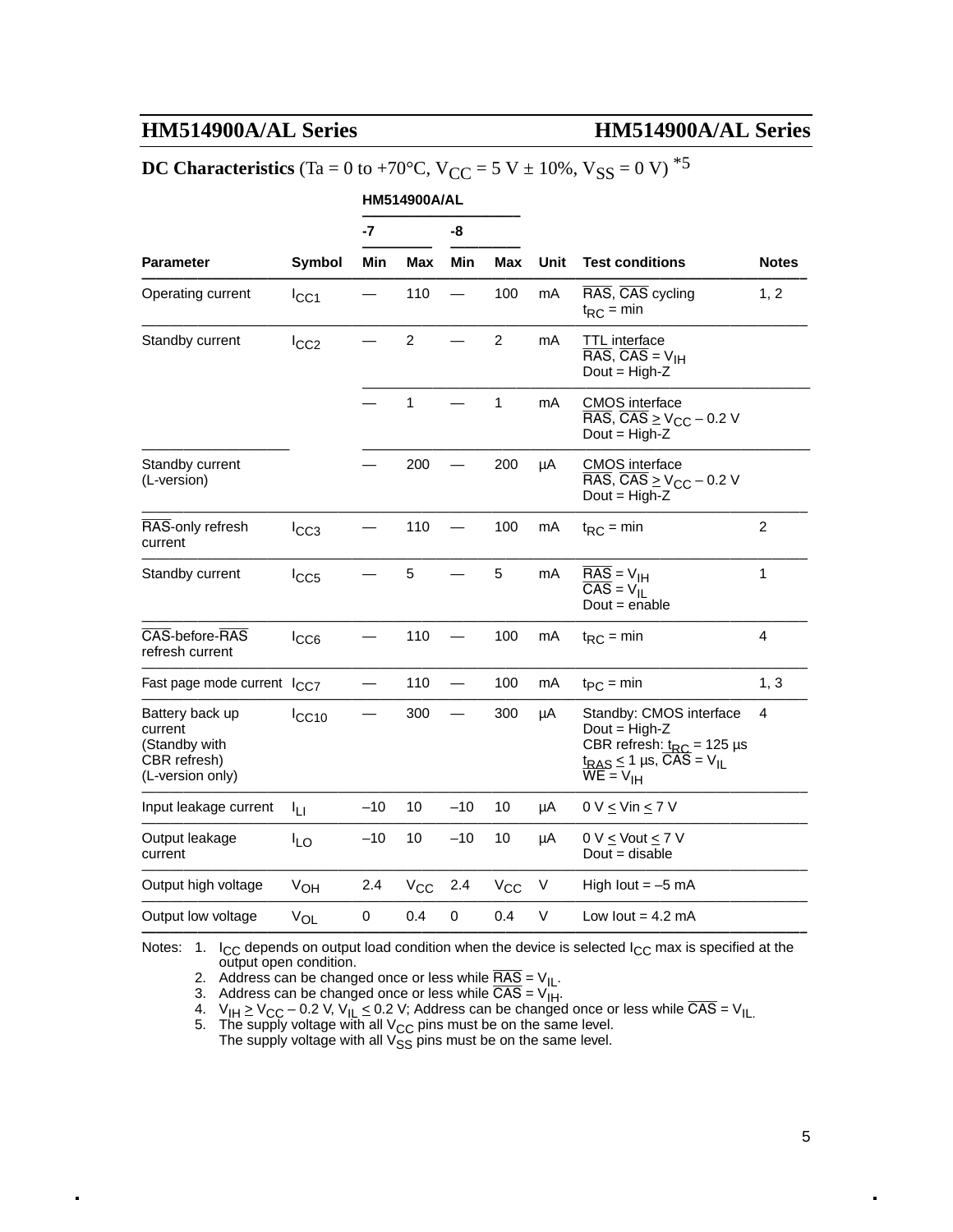## **Capacitance** (Ta =  $25^{\circ}$ C, V<sub>CC</sub> =  $5$  V  $\pm$  10%)

| <b>Parameter</b>                       | Symbol            | Tvp | Max | Unit | <b>Notes</b> |
|----------------------------------------|-------------------|-----|-----|------|--------------|
| Input capacitance (Address)            | $C_{11}$          |     | 5.  | рF   |              |
| Input capacitance (Clocks)             | $\mathrm{C_{12}}$ |     |     | рF   |              |
| Output capacitance (Data-in, Data-out) | C <sub>I/O</sub>  |     | 10  | рF   | 1.2          |
|                                        |                   |     |     |      |              |

Notes: 1. Capacitance measured with Boonton Meter or effective capacitance measuring method. 2.  $\overline{CAS} = V_{\text{IH}}$  to disable Dout.

**AC Characteristics** (Ta = 0 to +70°C, V<sub>CC</sub> = 5 V  $\pm$  10%, V<sub>SS</sub> = 0 V)<sup>\*1,\*14,\*15</sup>

#### **Test conditions**

- 
- Input rise and fall times: 5 ns Output load: 2 TTL gate +  $C_{L}$  (100 pF) Input timing reference levels: 0.8 V, 2.4 V (Including scope and jig)

#### **Read, Write, Read-Modify-Write and Refresh Cycles (Common Parameters)**

|                                  |                  | <b>HM514900A/AL</b> |            |     |            |      |              |
|----------------------------------|------------------|---------------------|------------|-----|------------|------|--------------|
|                                  |                  | -7                  |            | -8  |            |      |              |
| <b>Parameter</b>                 | <b>Symbol</b>    | Min                 | <b>Max</b> | Min | <b>Max</b> | Unit | <b>Notes</b> |
| Random read or write cycle time  | $t_{RC}$         | 130                 |            | 150 |            | ns   |              |
| RAS precharge time               | $t_{RP}$         | 50                  |            | 60  |            | ns   |              |
| RAS pulse width                  | t <sub>RAS</sub> | 70                  | 10000 80   |     | 10000 ns   |      |              |
| CAS pulse width                  | t <sub>CAS</sub> | 20                  | 10000 20   |     | 10000 ns   |      |              |
| Row address setup time           | t <sub>ASR</sub> | 0                   |            | 0   |            | ns   |              |
| Row address hold time            | <sup>t</sup> RAH | 10                  |            | 10  |            | ns   |              |
| Column address setup time        | t <sub>ASC</sub> | 0                   |            | 0   |            | ns   |              |
| Column address hold time         | t <sub>CAH</sub> | 15                  |            | 15  |            | ns   |              |
| RAS to CAS delay time            | <sup>t</sup> RCD | 20                  | 50         | 20  | 60         | ns   | 8            |
| RAS to column address delay time | <sup>t</sup> RAD | 15                  | 35         | 15  | 40         | ns   | 9            |
| RAS hold time                    | <sup>t</sup> RSH | 20                  |            | 20  |            | ns   |              |
| CAS hold time                    | $t_{\text{CSH}}$ | 70                  |            | 80  |            | ns   |              |
|                                  |                  |                     |            |     |            |      |              |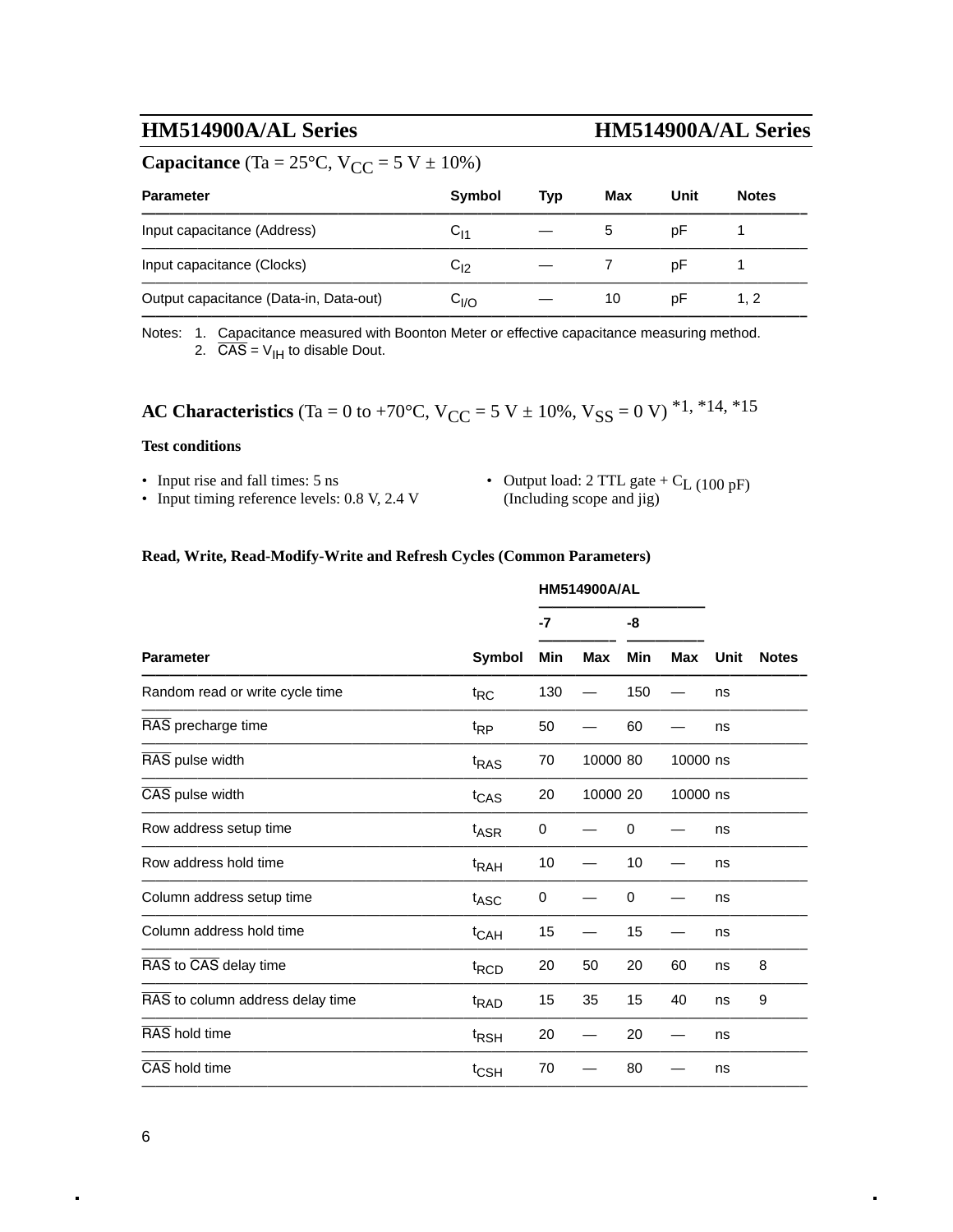#### **Read, Write, Read-Modify-Write and Refresh Cycles (Common Parameters)** (cont)

|                                 |                  | <b>HM514900A/AL</b> |     |          |     |      |              |
|---------------------------------|------------------|---------------------|-----|----------|-----|------|--------------|
|                                 | Symbol           | -7                  |     | -8       |     |      |              |
| <b>Parameter</b>                |                  | Min                 | Max | Min      | Max | Unit | <b>Notes</b> |
| CAS to RAS precharge time       | t <sub>CRP</sub> | 10                  |     | 10       |     | ns   |              |
| OE to Din delay time            | topp             | 20                  |     | 20       |     | ns   |              |
| OE delay time from Din          | t <sub>DZO</sub> | 0                   |     | $\Omega$ |     | ns   |              |
| CAS setup time from Din         | t <sub>DZC</sub> | 0                   |     | $\Omega$ |     | ns   |              |
| Transition time (rise and fall) | $t_T$            | 3                   | 50  | 3        | 50  | ns   | 7            |
| Refresh period                  | <sup>t</sup> REF |                     | 16  |          | 16  | ms   |              |
| Refresh period (L-version)      | <sup>t</sup> REF |                     | 128 |          | 128 | ms   |              |
|                                 |                  |                     |     |          |     |      |              |

#### **Read Cycle**

|                                 |                   |     | <b>HM514900A/AL</b> |             |            |             |              |
|---------------------------------|-------------------|-----|---------------------|-------------|------------|-------------|--------------|
|                                 |                   | -7  |                     |             |            | -8          |              |
| <b>Parameter</b>                | <b>Symbol</b>     | Min | <b>Max</b>          | Min         | <b>Max</b> | <b>Unit</b> | <b>Notes</b> |
| Access time from RAS            | <sup>t</sup> RAC  |     | 70                  |             | 80         | ns          | 2, 3         |
| Access time from CAS            | t <sub>CAC</sub>  |     | 20                  |             | 20         | ns          | 3, 4, 13     |
| Access time from address        | t <sub>AA</sub>   |     | 35                  |             | 40         | ns          | 3, 5, 13     |
| Access time from OE             | toac              |     | 20                  |             | 20         | ns          | 3            |
| Read command setup time         | t <sub>RCS</sub>  | 0   |                     | 0           |            | ns          |              |
| Read command hold time to CAS   | <sup>t</sup> RCH  | 0   |                     | 0           |            | ns          |              |
| Read command hold time to RAS   | t <sub>RRH</sub>  | 0   |                     | $\mathbf 0$ |            | ns          |              |
| Column address to RAS lead time | <sup>t</sup> RAL  | 35  |                     | 40          |            | ns          |              |
| Output buffer turn-off time     | t <sub>OFF1</sub> | 0   | 15                  | 0           | 15         | ns          | 6            |
| Output buffer turn-off to OE    | t <sub>OFF2</sub> | 0   | 15                  | 0           | 15         | ns          | 6            |
| CAS to Din delay time           | t <sub>CDD</sub>  | 15  |                     | 15          |            | ns          |              |
|                                 |                   |     |                     |             |            |             |              |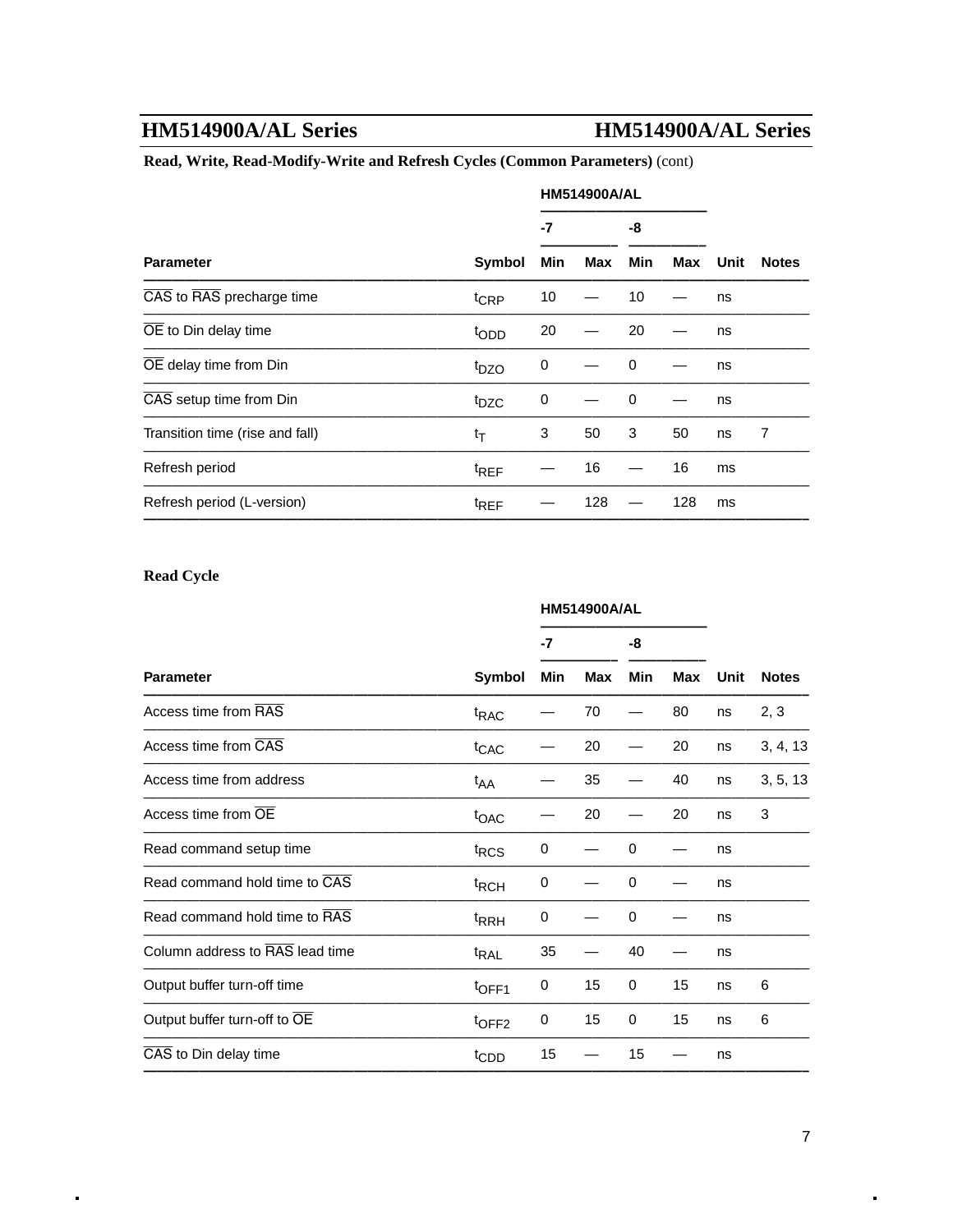### **Write Cycle**

|                                                |                  | <b>HM514900A/AL</b> |     |          |     |      |              |
|------------------------------------------------|------------------|---------------------|-----|----------|-----|------|--------------|
|                                                |                  | -7                  |     | -8       |     |      |              |
| <b>Parameter</b>                               | Symbol           | Min                 | Max | Min      | Max | Unit | <b>Notes</b> |
| Write command setup time                       | twcs             | 0                   |     | $\Omega$ |     | ns   | 10           |
| Write command hold time                        | t <sub>WCH</sub> | 15                  |     | 15       |     | ns   |              |
| Write command pulse width                      | t <sub>WP</sub>  | 10                  |     | 10       |     | ns   |              |
| Write command to RAS lead time                 | t <sub>RWL</sub> | 20                  |     | 20       |     | ns   |              |
| Write command to CAS lead time                 | <sup>t</sup> CWL | 20                  |     | 20       |     | ns   |              |
| Data-in setup time                             | t <sub>DS</sub>  | 0                   |     | 0        |     | ns   | 11           |
| Data-in hold time                              | <sup>t</sup> DH  | 15                  |     | 15       |     | ns   | 11           |
| $\overline{CAS}$ to $\overline{OE}$ delay time | t <sub>COD</sub> |                     | 0   |          | 0   | ns   | 18           |
|                                                |                  |                     |     |          |     |      |              |

### **Read-Modify-Write Cycle**

|                                                | Symbol           |     | <b>HM514900A/AL</b> |            |     |      |              |
|------------------------------------------------|------------------|-----|---------------------|------------|-----|------|--------------|
|                                                |                  | -7  |                     | -8         |     |      |              |
| <b>Parameter</b>                               |                  | Min | Max                 | <b>Min</b> | Max | Unit | <b>Notes</b> |
| Read-modify-write cycle time                   | t <sub>RWC</sub> | 180 |                     | 200        |     | ns   |              |
| RAS to WE delay time                           | <sup>t</sup> RWD | 95  |                     | 105        |     | ns   | 10           |
| $\overline{CAS}$ to $\overline{WE}$ delay time | t <sub>CWD</sub> | 45  |                     | 45         |     | ns   | 10           |
| Column address to WE delay time                | t <sub>AWD</sub> | 60  |                     | 65         |     | ns   | 10           |
| $\overline{OE}$ hold time from $\overline{WE}$ | <sup>t</sup> OEH | 20  |                     | 20         |     | ns   |              |
|                                                |                  |     |                     |            |     |      |              |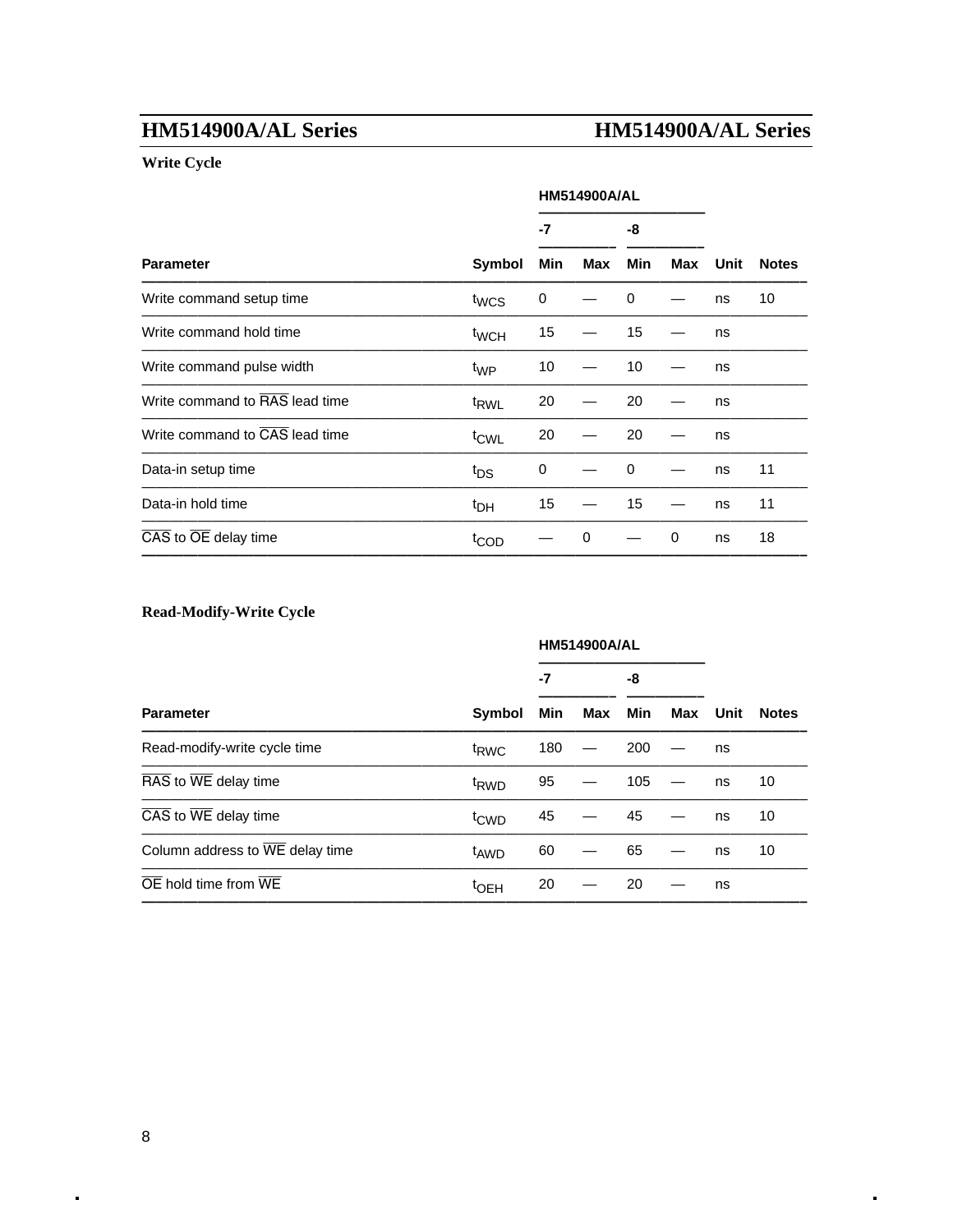### **Refresh Cycle**

|                                                  |                  |     | <b>HM514900A/AL</b> |     |     |      |              |
|--------------------------------------------------|------------------|-----|---------------------|-----|-----|------|--------------|
|                                                  | <b>Symbol</b>    | -7  |                     | -8  |     |      |              |
| <b>Parameter</b>                                 |                  | Min | Max                 | Min | Max | Unit | <b>Notes</b> |
| CAS setup time<br>(CAS-before-RAS refresh cycle) | t <sub>CSR</sub> | 10  |                     | 10  |     | ns   |              |
| CAS hold time<br>(CAS-before-RAS refresh cycle)  | t <sub>CHR</sub> | 10  |                     | 10  |     | ns   |              |
| RAS precharge to CAS hold time                   | <sup>t</sup> RPC | 10  |                     | 10  |     | ns   |              |
| CAS precharge time in normal mode                | t <sub>CPN</sub> | 10  |                     | 10  |     | ns   |              |
|                                                  |                  |     |                     |     |     |      |              |

### **Fast Page Mode Cycle**

|                   | <b>HM514900A/AL</b> |     |     |        |      |              |
|-------------------|---------------------|-----|-----|--------|------|--------------|
|                   | -7                  |     | -8  |        |      |              |
| Symbol            | Min                 | Max | Min | Max    | Unit | <b>Notes</b> |
| $t_{PC}$          | 45                  |     | 50  |        | ns   |              |
| $t_{\text{CP}}$   | 10                  |     | 10  |        | ns   |              |
| <sup>t</sup> RASC |                     |     |     |        |      | 12           |
| <sup>t</sup> ACP  |                     | 40  |     | 45     | ns   | 3, 13        |
| <sup>t</sup> RHCP | 40                  |     | 45  |        | ns   |              |
| <sup>t</sup> CPW  | 65                  |     | 70  |        | ns   |              |
| <sup>t</sup> PCM  | 95                  |     | 100 |        | ns   |              |
|                   |                     |     |     | 100000 |      | 100000 ns    |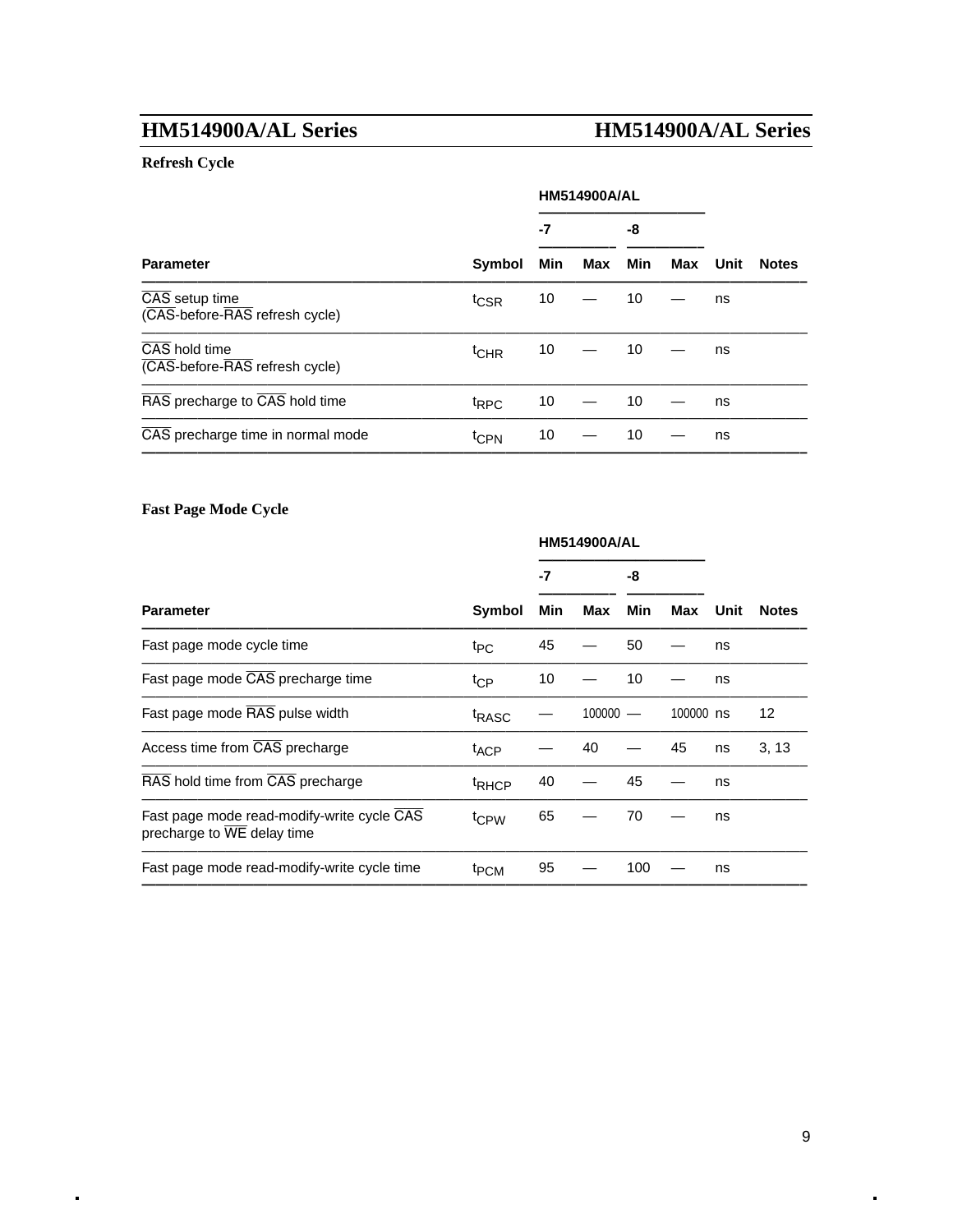- Notes: 1. AC measurements assume  $t_T = 5$  ns.
	- 2. Assumes that t<sub>RCD</sub>  $\leq$  t<sub>RCD</sub> (max) and t<sub>RAD</sub>  $\leq$  t<sub>RAD</sub> (max). If t<sub>RCD</sub> or t<sub>RAD</sub> is greater than the maximum recommended value shown in this table,  $t_{RAC}$  exceeds the value shown.
	- 3. Measured with a load circuit equivalent to 2 TTL loads and 100 pF.
	- 4. Assumes that  $t_{\text{RCD}} \geq t_{\text{RCD}}$  (max) and  $t_{\text{RAD}} \leq t_{\text{RAD}}$  (max).
	- 5. Assumes that  $t_{RCD} \leq t_{RCD}$  (max) and  $t_{RAD} \geq t_{RAD}$  (max).
	- 6.  $t_{\text{OFF}}$  (max) defines the time at which the output achieves the open circuit condition and is not referred to output voltage levels.
	- 7.  $V_{\text{IH}}$  (min) and  $V_{\text{IL}}$  (max) are reference levels for measuring timing of input signals. Also, transition times are measured between  $V_{\text{H}}$  and  $V_{\text{H}}$ .
	- 8. Operation with the t<sub>RCD</sub> (max) limit insures that t<sub>RAC</sub> (max) can be met, t<sub>RCD</sub> (max) is specified as a reference point only, if  $t_{RCD}$  is greater than the specified  $t_{RCD}$  (max) limit, then access time is controlled exclusively by  $t_{CAC}$ .
	- 9. Operation with the t<sub>RAD</sub> (max) limit insures that t<sub>RAC</sub> (max) can be met, t<sub>RAD</sub> (max) is specified as a reference point only, if t<sub>RAD</sub> is greater than the specified t<sub>RAD</sub> (max) limit, then access time is controlled exclusively by  $t_{AA}$ .
	- 10. t<sub>WCS</sub>, t<sub>RWD</sub>, t<sub>CWD</sub> and t<sub>AWD</sub> are not restrictive operating parameters. They are included in the data sheet as electrical characteristics only: if t<sub>WCS</sub>  $\geq$  t<sub>WCS</sub> (min), the cycle is an early write cycle and the data out pin will remain open circuit (high impedance) throughout the entire cycle; if t<sub>RWD</sub>  $\geq$  t<sub>RWD</sub> (min), t<sub>CWD</sub>  $\geq$  t<sub>CWD</sub> (min), t<sub>AWD</sub>  $\geq$  t<sub>AWD</sub> (min) and t<sub>CPW</sub>  $\geq$  t<sub>CPW</sub> (min), the cycle is a read-modify-write and the data output will contain data read from the selected cell; if neither of the above sets of conditions is satisfied, the condition of the data out (at access time) is indeterminate.
	- 11. These parameters are referred to  $\overline{\text{CAS}}$  leading edge in an early write cycle and to  $\overline{\text{WE}}$  leading edge in a delayed write or a read-modify-write cycle.
	- 12.  $t_{RASC}$  defines  $\overline{RAS}$  pulse width in fast page mode cycles.
	- 13. Access time is determined by the longer of  $t_{AA}$  or  $t_{CAC}$  or  $t_{ACP}$ .
	- 14. An initial pause of 100 µs is required after power up followed by a minimum of eight initialization cycles (RAS-only refresh cycle or CAS-before-RAS refresh cycle). If the internal refresh counter is used, a minimum of eight CAS-before-RAS refresh cycles is required.
	- 15. In delayed write or read-modify-write cycles,  $\overline{OE}$  must disable output buffer prior to applying data to the device.
	- 16. Either t<sub>RCH</sub> or t<sub>RRH</sub> must be satisfied for a read cycle.
	- 17. The supply voltage with all  $V_{CC}$  pins must be on the same level. The supply voltage with all  $V_{SS}$  pins must be on the same level.
	- 18. Do not enable Dout buffer when using delayed write timing.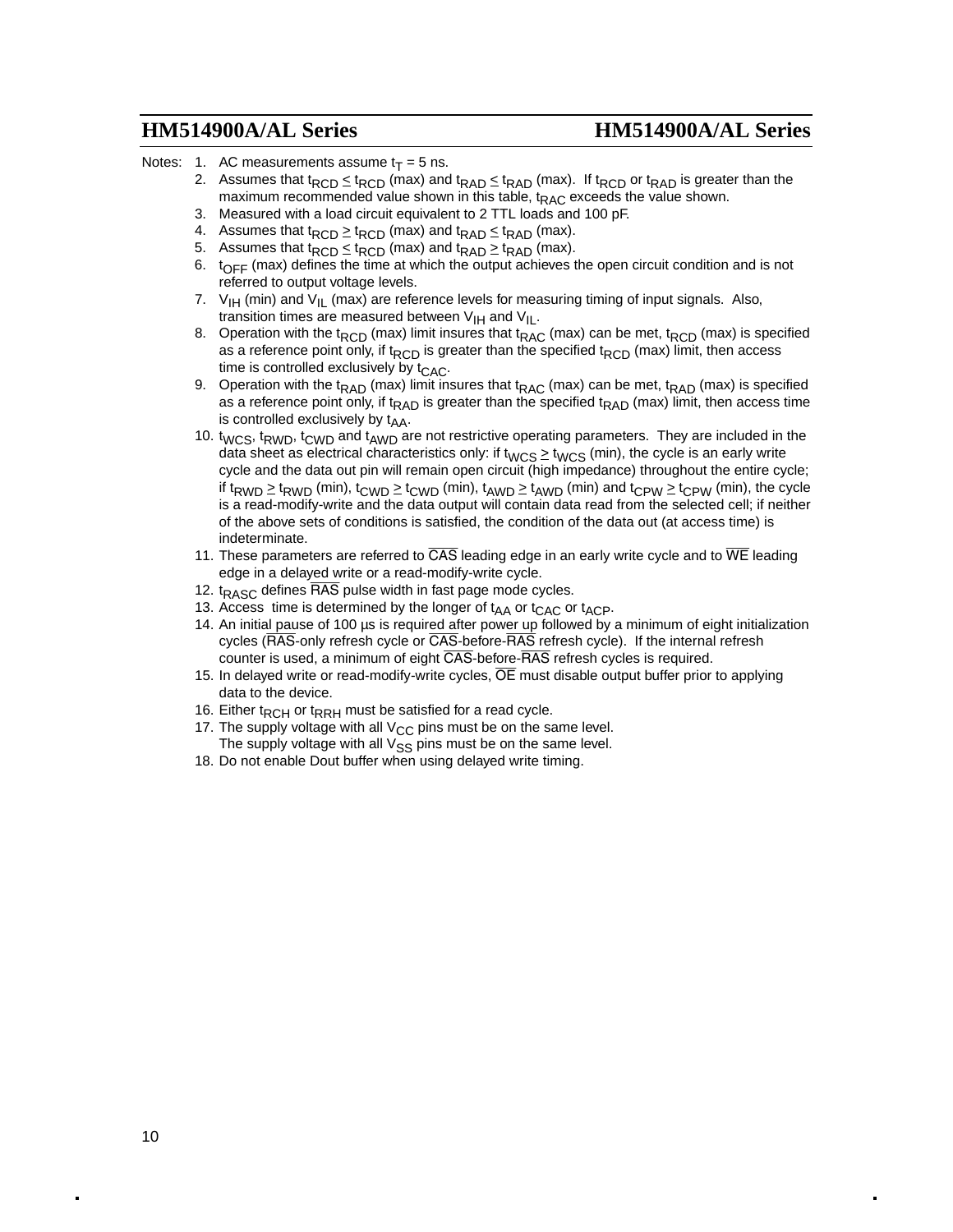Invalid Dout

Z

# **Timing Waveforms \*19**

#### **Read Cycle**



11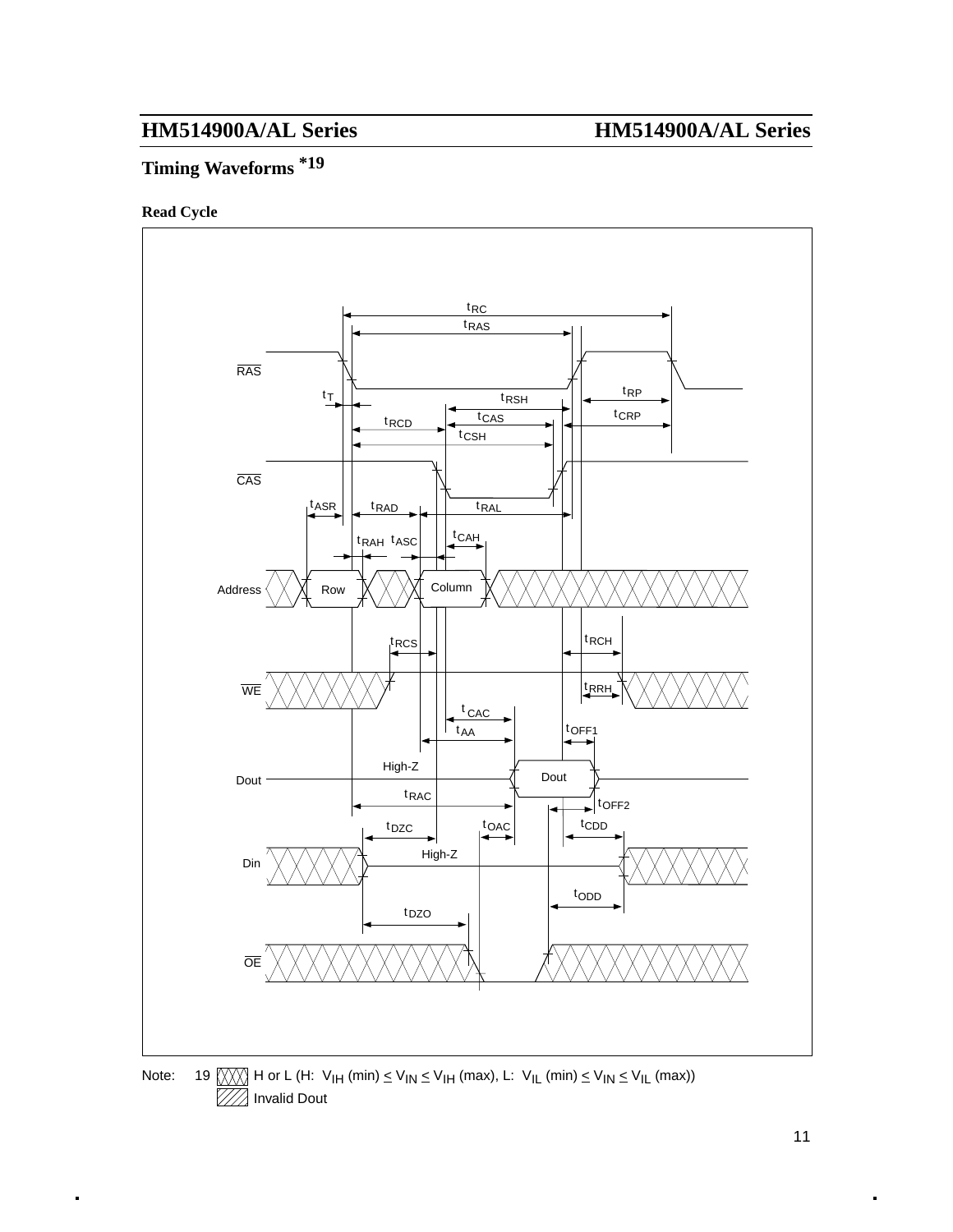### **Early Write Cycle**

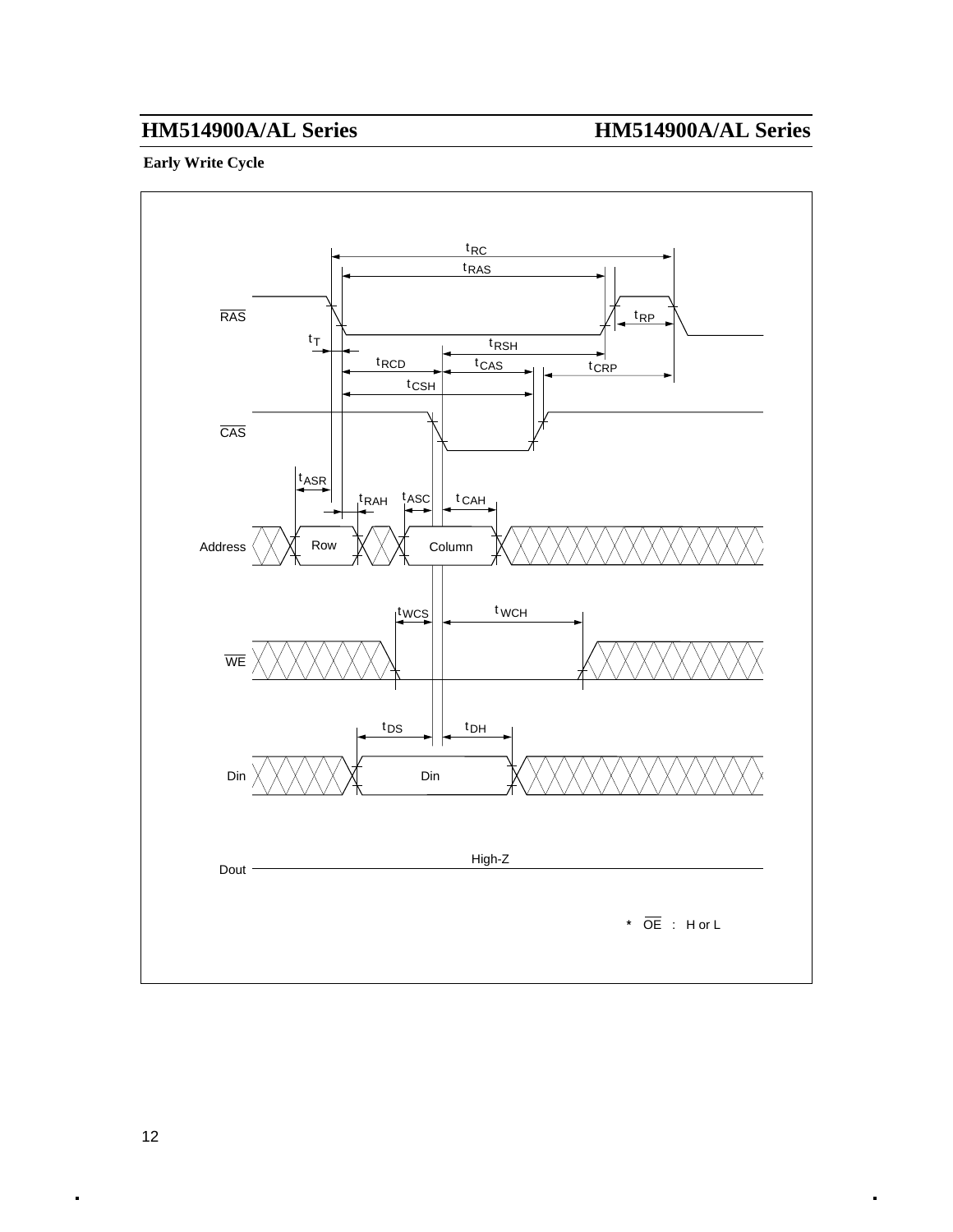#### **Delayed Write Cycle**

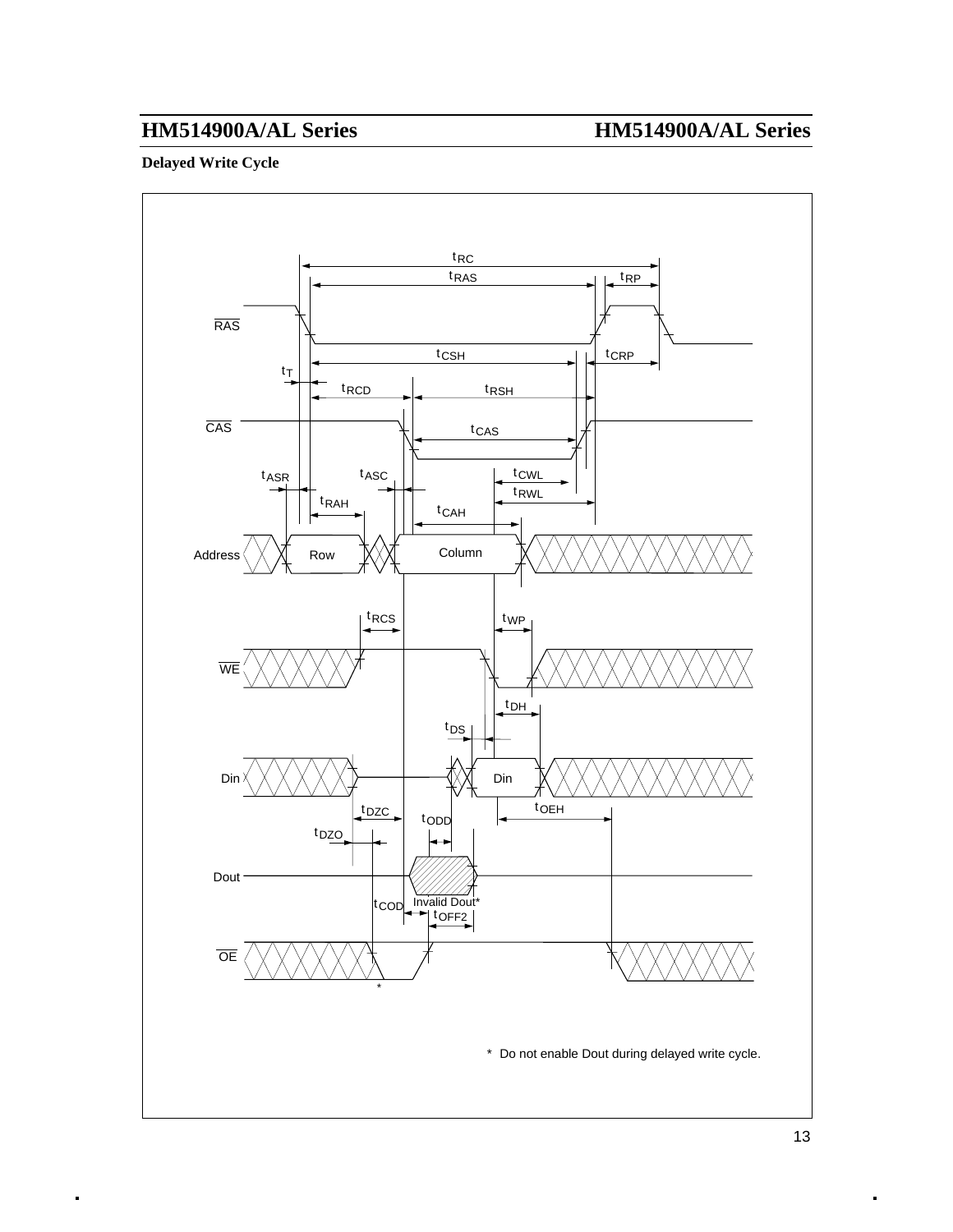### **Read-Modify-Write Cycle**

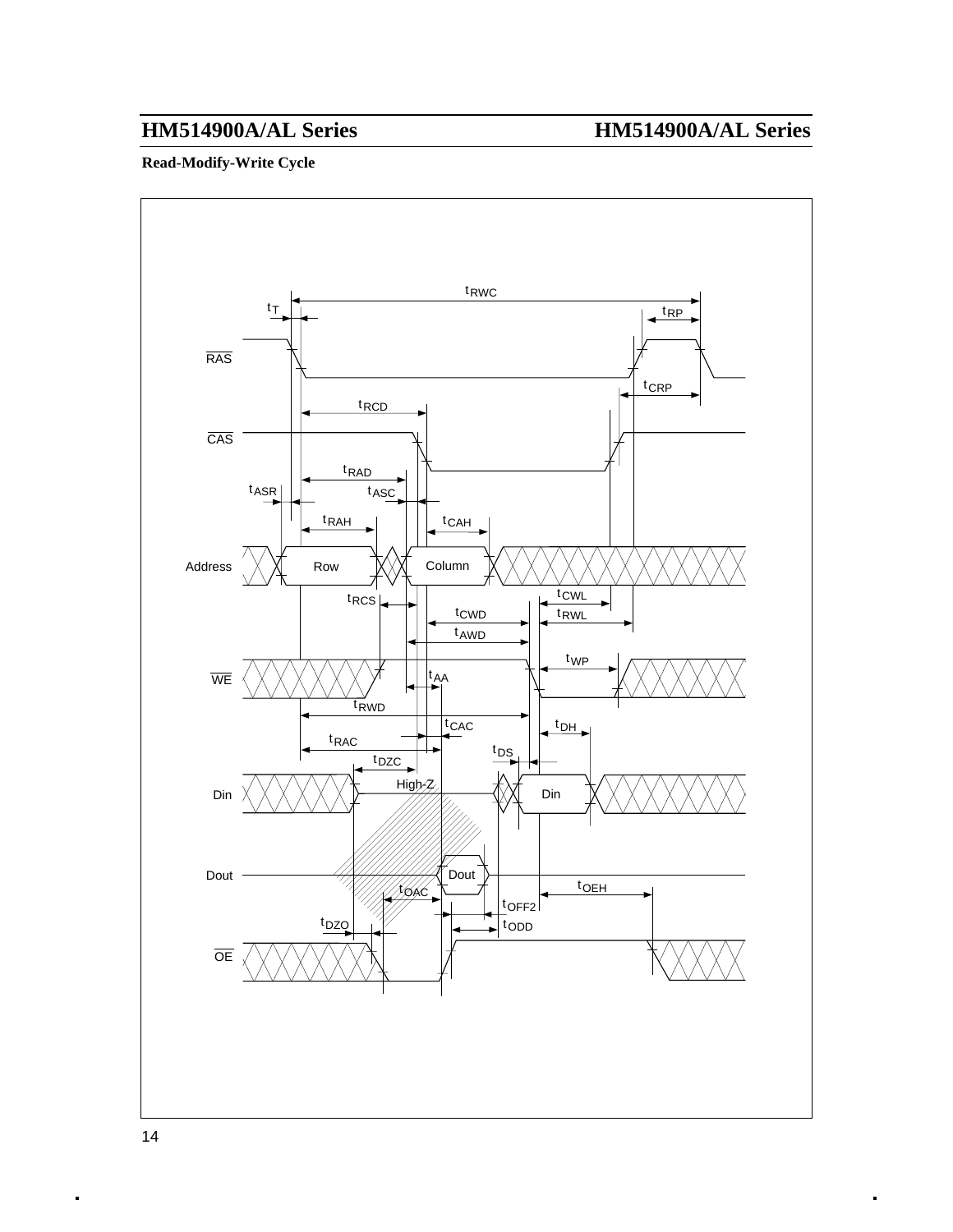### **RAS-Only Refresh Cycle**

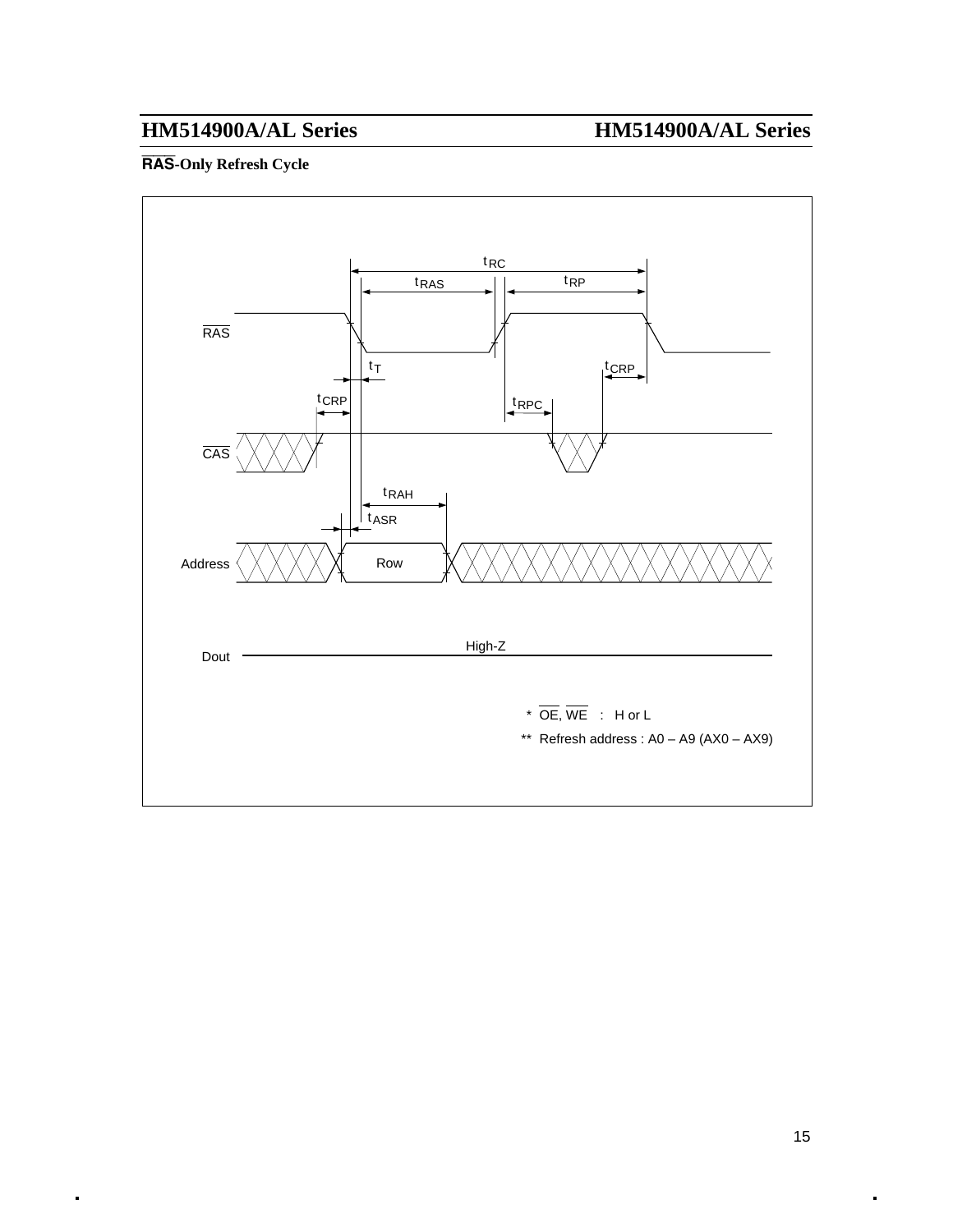### **CAS-Before-RAS Refresh Cycle**

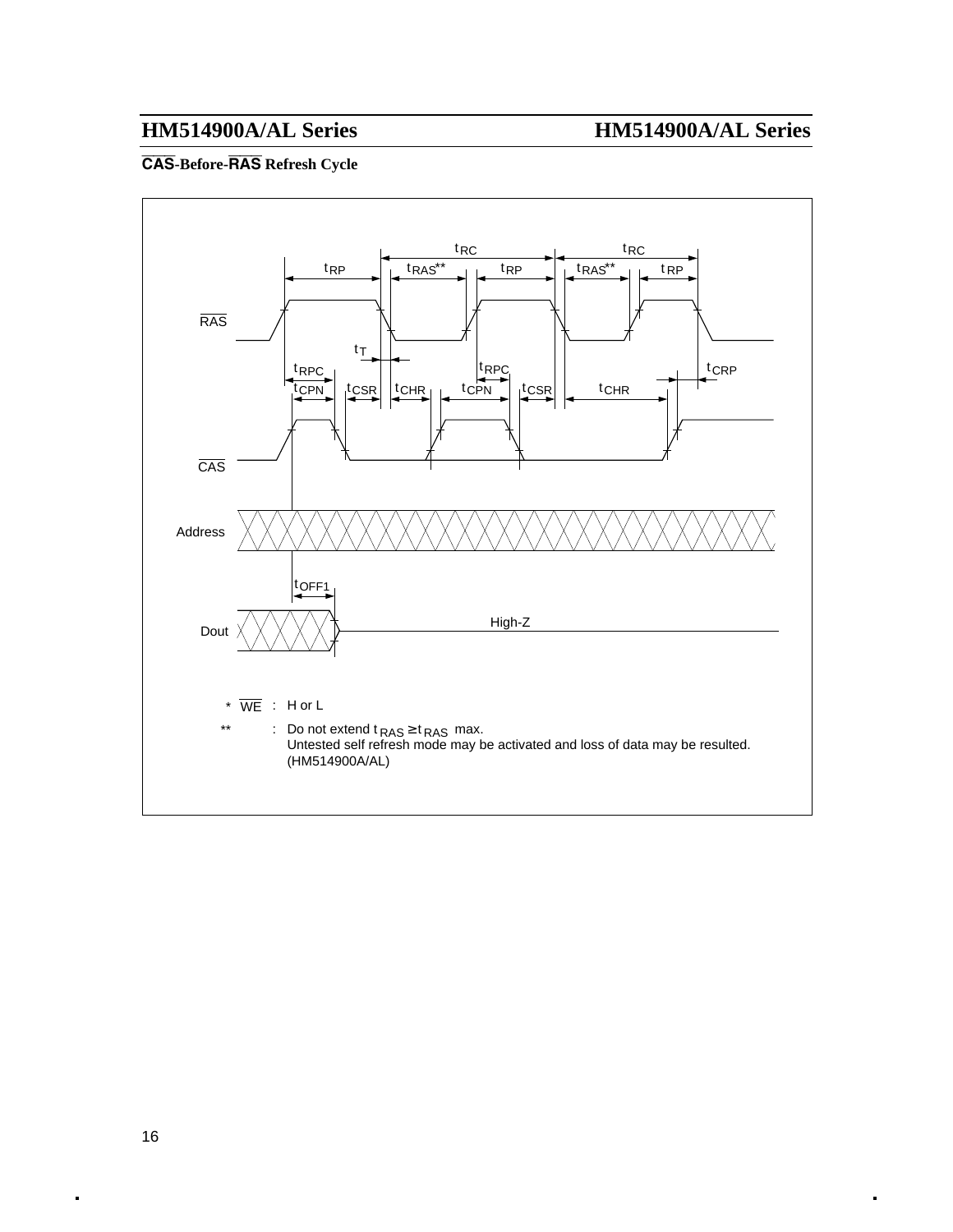#### **Fast Page Mode Read Cycle**

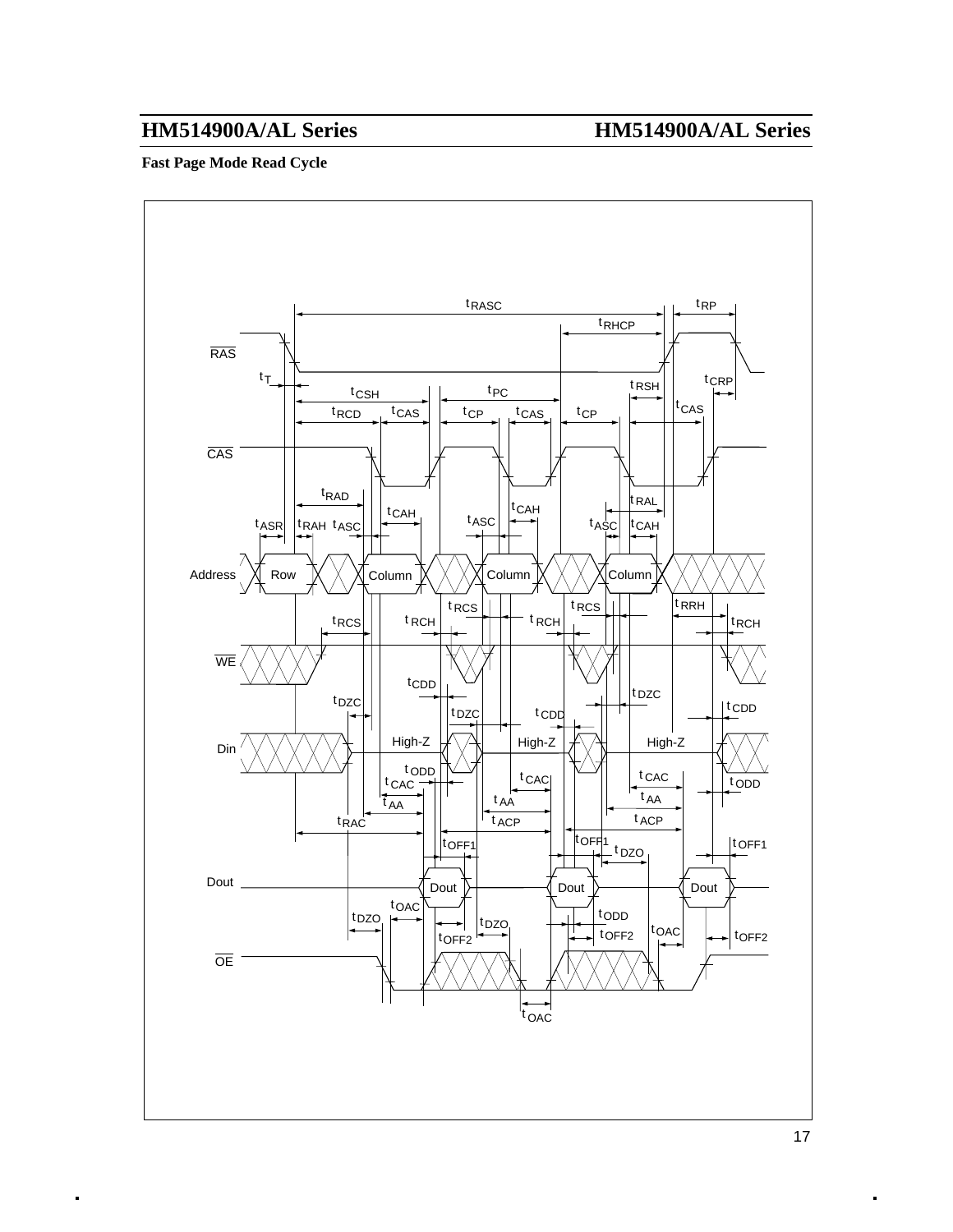### **Fast Page Mode Early Write Cycle**

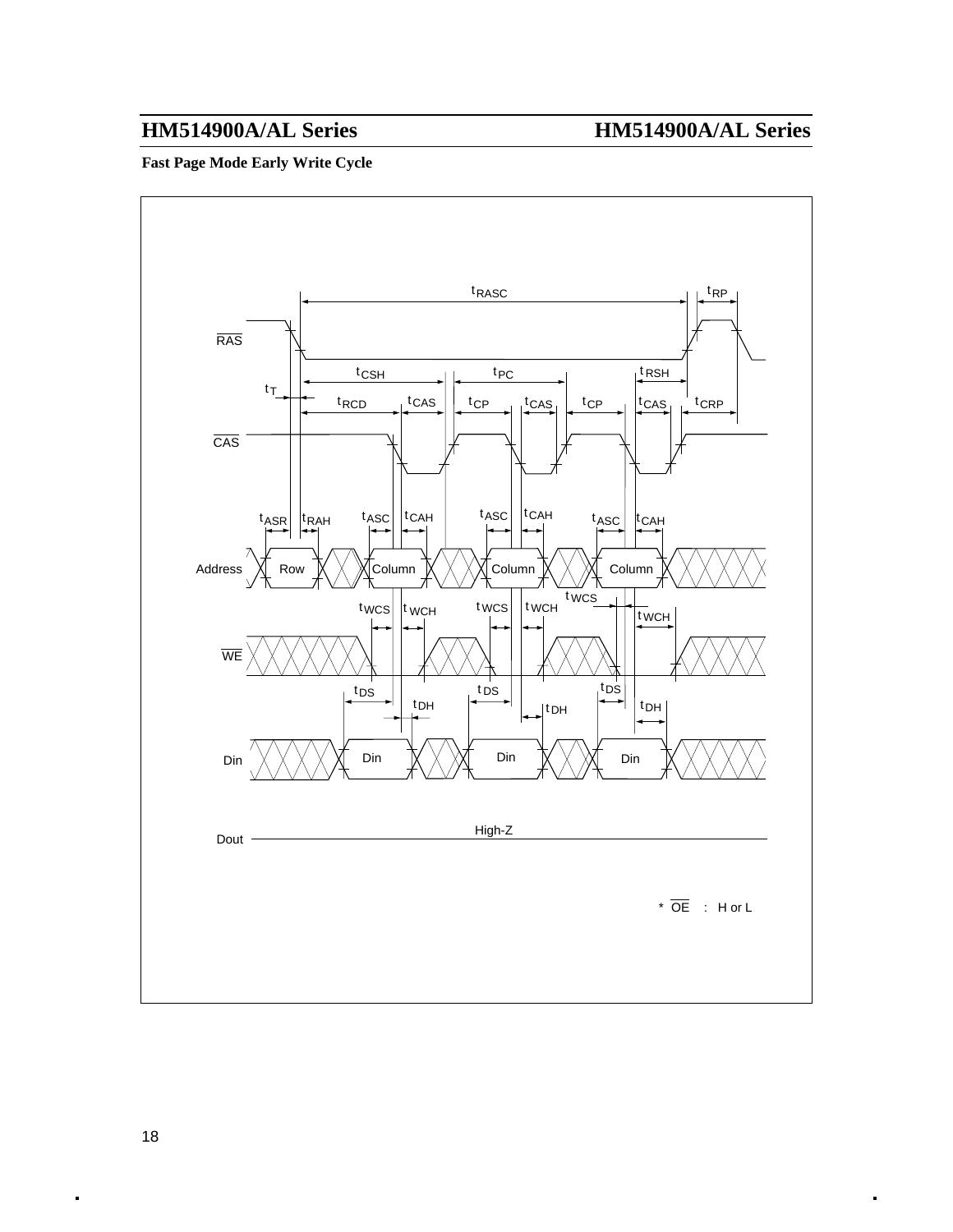### **Fast Page Mode Delayed Write Cycle**